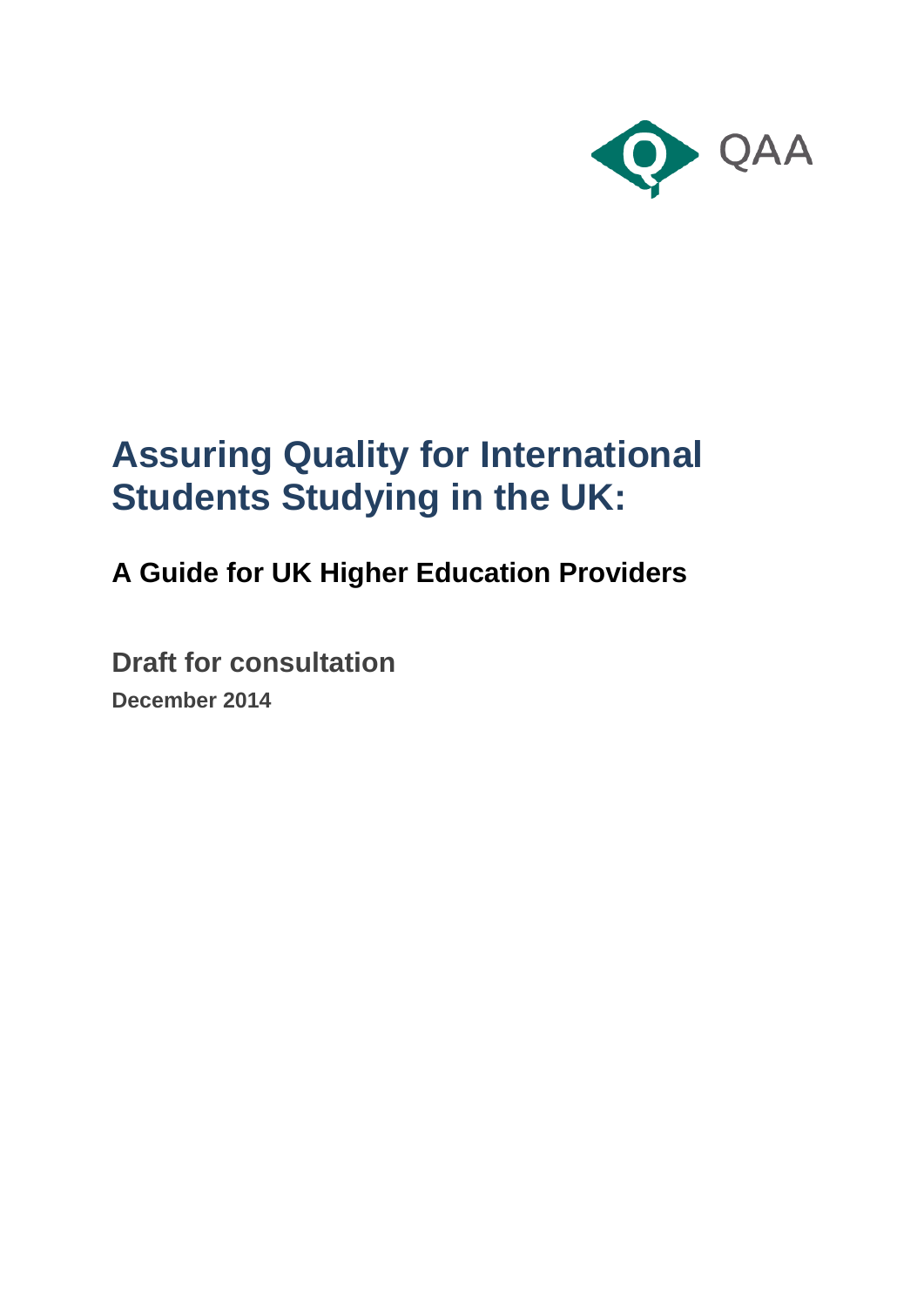# **Contents**

| Learning, teaching, and enabling student development and achievement  10 |  |
|--------------------------------------------------------------------------|--|
|                                                                          |  |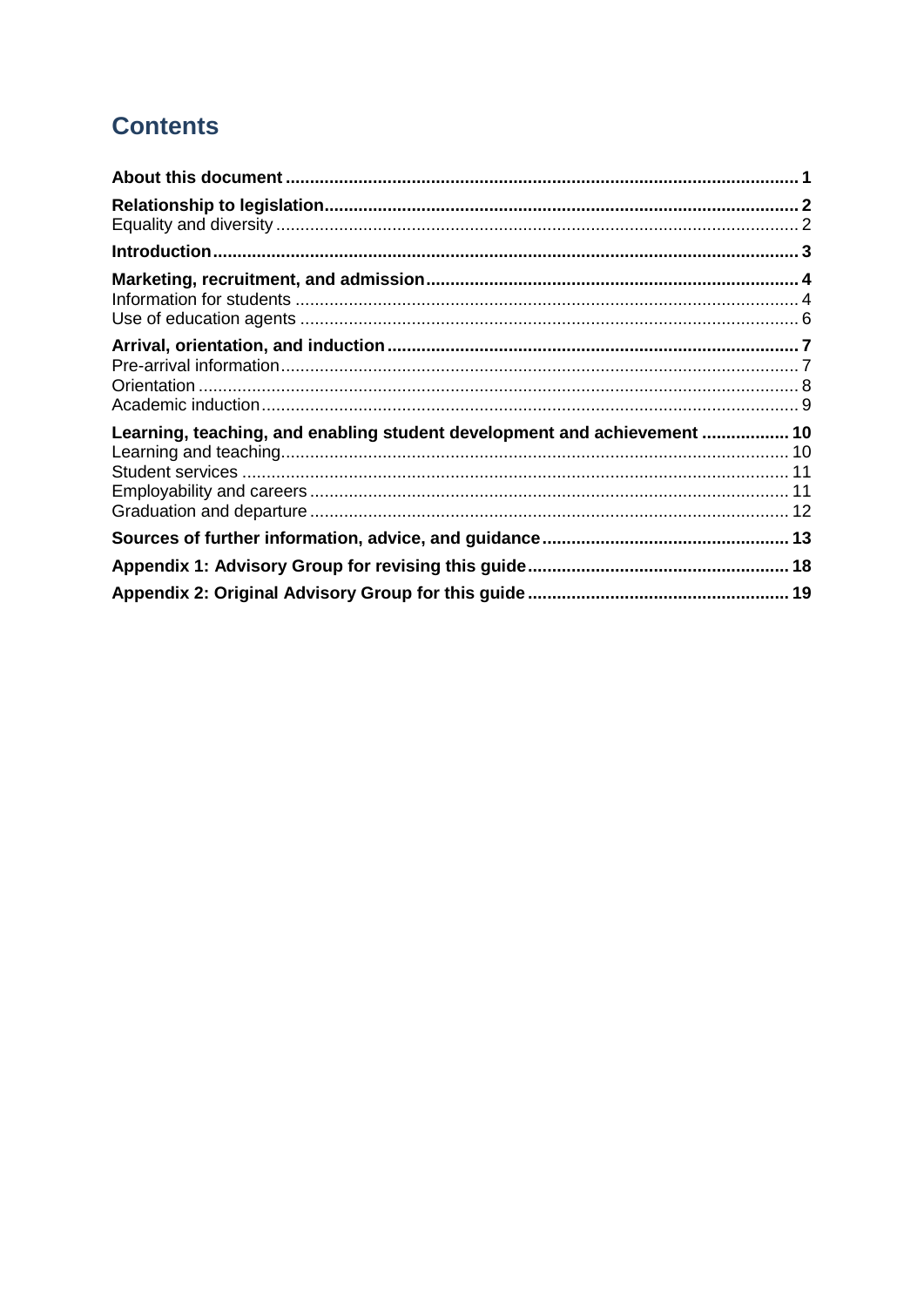# <span id="page-2-0"></span>**About this document**

This guide is about how higher education providers can assure and enhance the quality of the learning experience for international students studying in the UK. It is intended to be of practical help to all staff with responsibility for international students or who engage with them.

It is especially relevant to:

- those involved in the support of international students' experiences (for example as a student adviser, an international officer, a lecturer, a quality assurance practitioner, a student services manager or a senior manager)
- prospective international students wishing to learn more about how higher education providers in the UK are expected to provide them with a quality learning experience.

This guide supplements but is not part of the UK Quality Code for Higher Education (Quality Code). The Quality Code is the definitive reference point for all UK higher education providers. It makes clear what they are required to do, what they can expect of each other, and what the general public can expect of them. The Quality Code protects the interests of all students, including international students, regardless of where they are studying or whether they are full-time, part-time, undergraduate or postgraduate students.

This guide provides additional information in relation to the experiences of international students studying in the UK. It focuses on aspects of the student journey that may be particular to international students. It reflects on and consolidates the good practice that is already in place in support of international students, with a view to facilitating the sharing of good practice among higher education providers.

The guide is intended to apply to all international students, broadly defined as non-UK students, who come to the UK to study on programmes at UK higher education providers. However, much of the highlighted good practice could also be applied to supporting students on programmes delivered overseas.

The guide is structured around the typical student journey and, as such, reflects the structure of Part B: Assuring and Enhancing Academic Quality of the Quality Code. It is divided into three sections, which relate to:

- marketing, selection and admission
- arrival, orientation and induction
- learning, teaching and enabling student development and achievement.

Each section cites relevant Expectations of the Quality Code. These apply to all UK higher education providers and relate to all of their students, including international students. Each section then contains a series of practical points that highlight key ideas and actions for providers to consider specifically in relation to the experiences of international students.

This guide is the result of a review of a previous version published in 2012 as *International Students Studying in the UK - Guidance for UK Higher Education Providers*.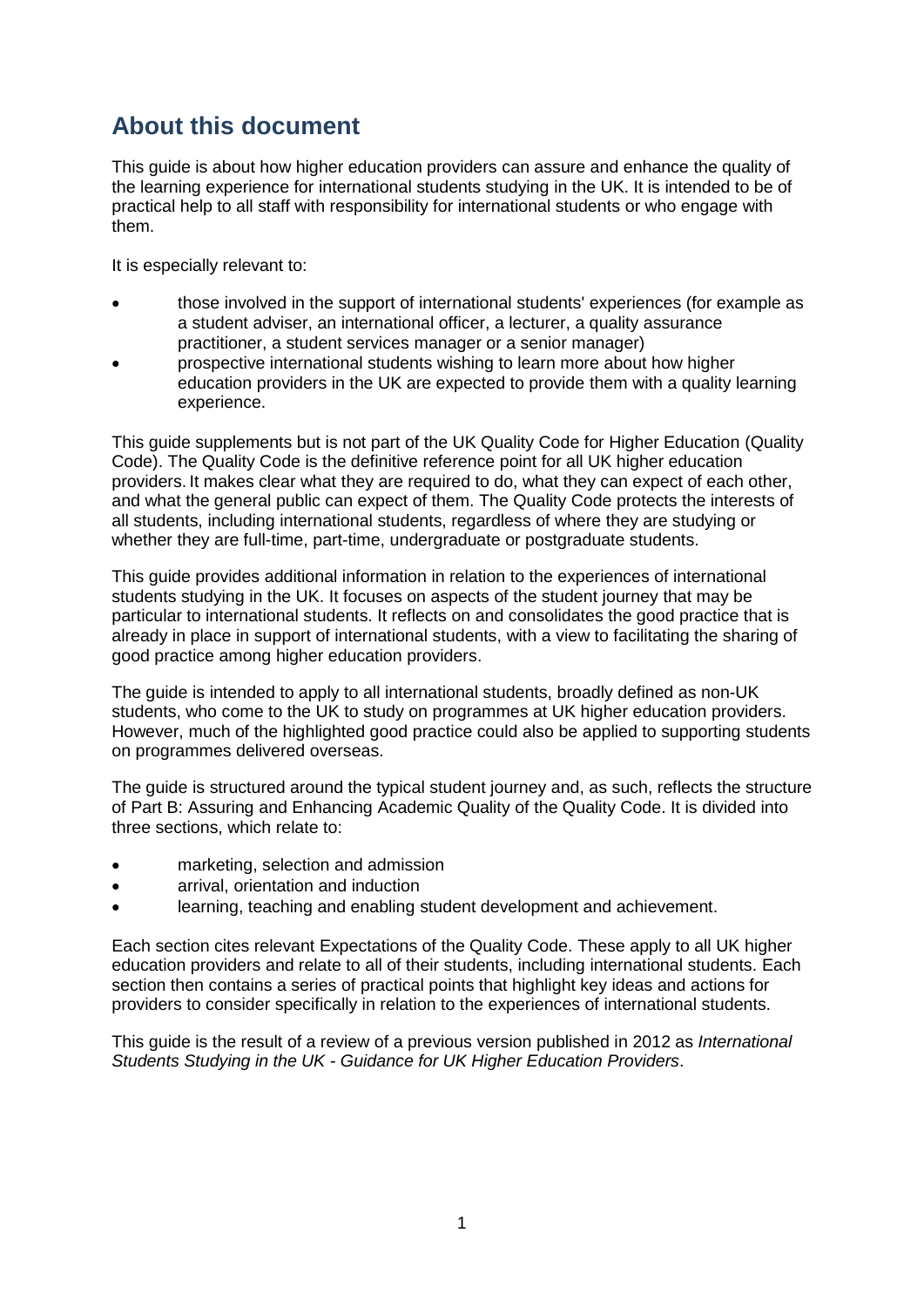# <span id="page-3-0"></span>**Relationship to legislation**

Higher education providers are responsible for meeting legislative and other regulatory requirements, for example those placed upon them by funding bodies. This document does not interpret legislation nor does it incorporate statutory or regulatory requirements. Sources of information about other requirements, further guidance and examples of good practice are indicated where appropriate. Higher education providers are responsible for how they use these resources. QAA takes no responsibility for the content of external websites.

# <span id="page-3-1"></span>**Equality and diversity**

In all aspects of provision, consideration should be given to equality and diversity. This means treating everyone with equal dignity and worth, while also raising aspirations and supporting achievement for people with diverse requirements, entitlements and backgrounds. An inclusive environment for learning anticipates the varied requirements of learners, and aims to ensure that all students have equal access to educational opportunities. Higher education providers, staff and students all have a role in, and responsibility for, promoting equality.

Equality of opportunity involves enabling access for people who have differing individual requirements as well as eliminating arbitrary and unnecessary barriers to learning. Disabled and non-disabled students are offered learning opportunities that are equally accessible to them, by means of inclusive design wherever possible and by means of reasonable individual adjustments wherever necessary.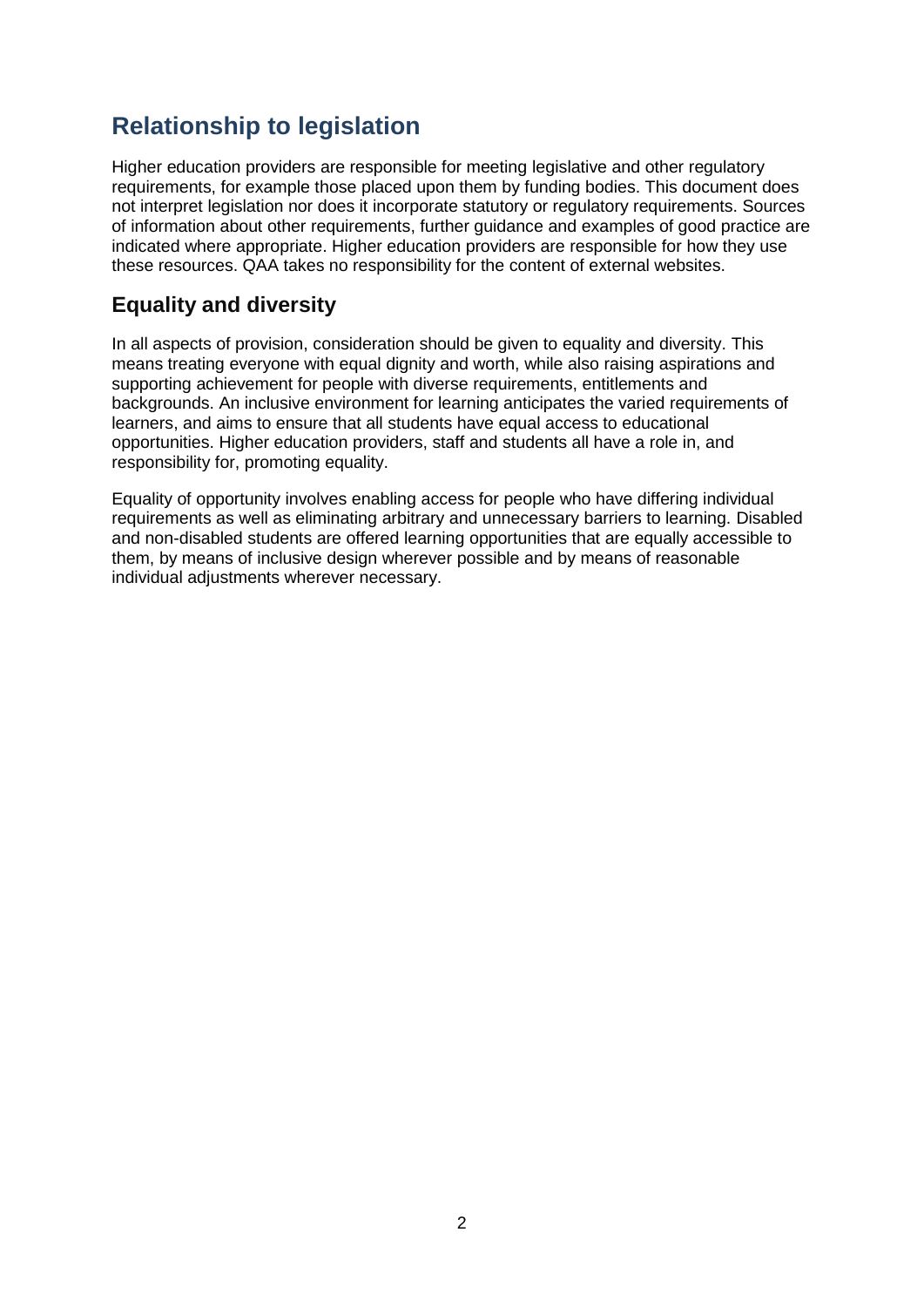# <span id="page-4-0"></span>**Introduction**

The UK is one of the most popular destination countries for international students and has one of the world's highest percentages of international students in higher education enrolment. 1

The popularity of UK higher education relies, to a large extent, on the quality of its provision. Large-scale student satisfaction surveys such as the National Student Survey (NSS) and the International Student Barometer (ISB) reveal high rates of satisfaction among international students.<sup>2</sup>

Providers and policymakers are not complacent about the quality and reputation of UK higher education. Changes in national immigration policy, growing global competition for recruitment of students, and the increasing sophistication of globally mobile students in their choice of country and institution of study, make it crucial for UK higher education providers to continually maintain and enhance the quality of international students' experiences.

The UK government recognises the important contribution that international students studying in the UK make to the UK higher education sector and the UK economy as a whole. The International Education Strategy launched in July 2013 states that it should be a priority for the higher education sector to show 'that the UK values international students, will provide a warm welcome and support while they are here and will keep in touch after they go home.<sup>13</sup>

International students are an important resource for UK higher education providers. They support providers' internationalisation strategies, through contributing to the development of intercultural competencies amongst the whole student body, as well as that of academic and support staff.

This guide, acknowledging the diversity and independence of higher education providers, is intended to assist them in developing and maintaining an inclusive environment for international students, and meeting the challenges and opportunities associated with an increasingly international student body.

 $\overline{1}$  $1$  At time of writing the latest data from the Organisation for Economic Cooperation and Development (OECD) show that the UK is the second most popular destination for internally mobile students after the US (12.6 and 16.4 of total share respectively), as well as being the country with the second highest percentage of international students enrolled in higher education after Australia, (respectively with 17 and 18 per cent of international students as a percentage of all higher education students) - see [www.oecd.org/edu/Education-at-a-Glance-](http://www.oecd.org/edu/Education-at-a-Glance-2014.pdf)

[<sup>2014.</sup>pdf,](http://www.oecd.org/edu/Education-at-a-Glance-2014.pdf) Table C4.1 and Table C4.4.<br><sup>2</sup> At time of writing the latest available data from NSS and ISB reveal that eight out of ten of all surveyed students are satisfied with their overall experience of studying in the UK. See data from the National Student Survey at [https://unistats.direct.gov.uk/.](https://unistats.direct.gov.uk/) See also *Measuring the effect of the Prime Minister's Initiative on the International Student Experience in the UK - 2011 Report* (i-graduate 2010), available at: [www.britishcouncil.org/pmi](file:///C:/Users/f.trifiro/AppData/Local/Microsoft/Windows/Temporary%20Internet%20Files/Content.Outlook/TU3SNU5N/www.britishcouncil.org/pmi-isb_2011_final_report.pdf)[isb\\_2011\\_final\\_report.pdf.](file:///C:/Users/f.trifiro/AppData/Local/Microsoft/Windows/Temporary%20Internet%20Files/Content.Outlook/TU3SNU5N/www.britishcouncil.org/pmi-isb_2011_final_report.pdf)

[www.gov.uk/government/uploads/system/uploads/attachment\\_data/file/340600/bis-13-1081-international](file:///C:/Users/f.trifiro/AppData/Local/Microsoft/Windows/Temporary%20Internet%20Files/Content.Outlook/TU3SNU5N/www.gov.uk/government/uploads/system/uploads/attachment_data/file/340600/bis-13-1081-international-education-global-growth-and-prosperity-revised.pdf)[education-global-growth-and-prosperity-revised.pdf](file:///C:/Users/f.trifiro/AppData/Local/Microsoft/Windows/Temporary%20Internet%20Files/Content.Outlook/TU3SNU5N/www.gov.uk/government/uploads/system/uploads/attachment_data/file/340600/bis-13-1081-international-education-global-growth-and-prosperity-revised.pdf)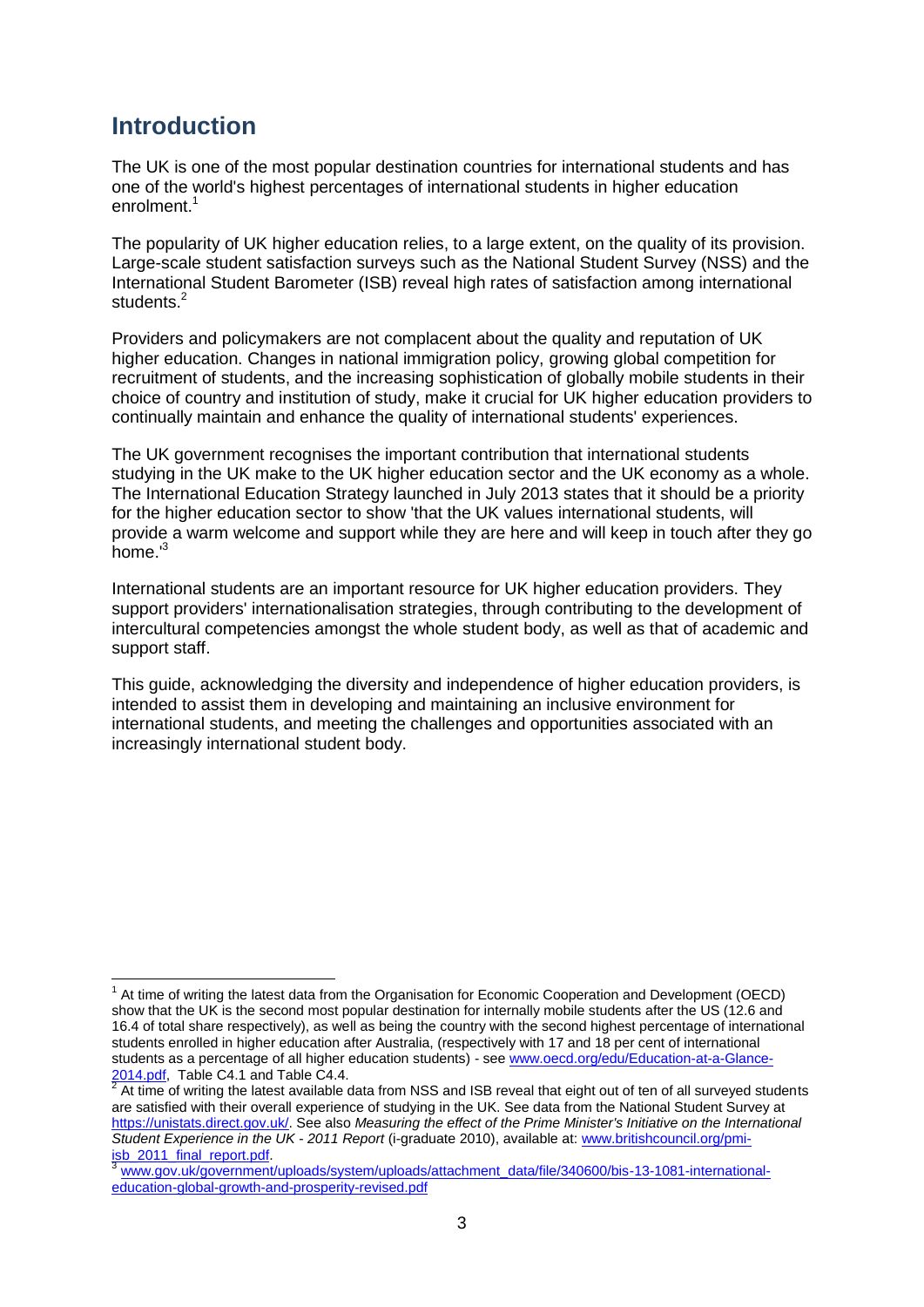# <span id="page-5-0"></span>**Marketing, recruitment, and admission**

The Quality Code, *[Chapter B2: Recruitment, Selection and Admission to Higher Education](http://www.qaa.ac.uk/publications/information-and-guidance/publication?PubID=173)*, sets out the Expectation that all higher education providers are required to meet regarding the recruitment, selection and admission of all students.

#### **Chapter B2: Expectation**

Recruitment, selection and admission policies and procedures adhere to the principles of fair admission. They are transparent, reliable, valid, inclusive and underpinned by appropriate organisational structures and processes. They support higher education providers in the selection of students who are able to complete their programme.

The Quality Code [Part C: Information about Higher Education Provision](http://www.qaa.ac.uk/publications/information-and-guidance/publication?PubID=184) sets out the Expectation that all higher education providers are required to meet regarding information about higher education provision, including information for prospective students.

#### **Part C: Expectation**

Higher education providers produce information for their intended audiences about the learning opportunities they offer that is fit for purpose, accessible and trustworthy.

The following points highlight practical considerations for providers, especially for staff responsible for marketing and the recruitment and admission of international students.

### <span id="page-5-1"></span>**Information for students**

During marketing, recruitment and admission, international students benefit from receiving the following information:

- an overview of UK higher education
- a profile of the provider, including its standing with the Home Office and with QAA
- details about the programme, including the nature and type of qualification, the principal method of teaching and learning, and whether the programme is accredited by a professional, statutory or regulatory body
- progression opportunities and conditions, including from foundation years
- details of registered student recruitment agents and expected standards of service
- application deadlines and processes, including any application fees
- visa requirements and procedures
- entry requirements and acceptance conditions, including English language proficiency
- admissions processes, including any variation for international students and processes for entry at different points in the academic year
- the responsibilities and obligations of applicants, including details of how a provider will respond to applications that include fraudulent or false information
- deposits required, tuition fees, payment deadlines and methods, and refund policies
- overall study costs, and details of whether and how such costs (including tuition fees) may alter during the course of their study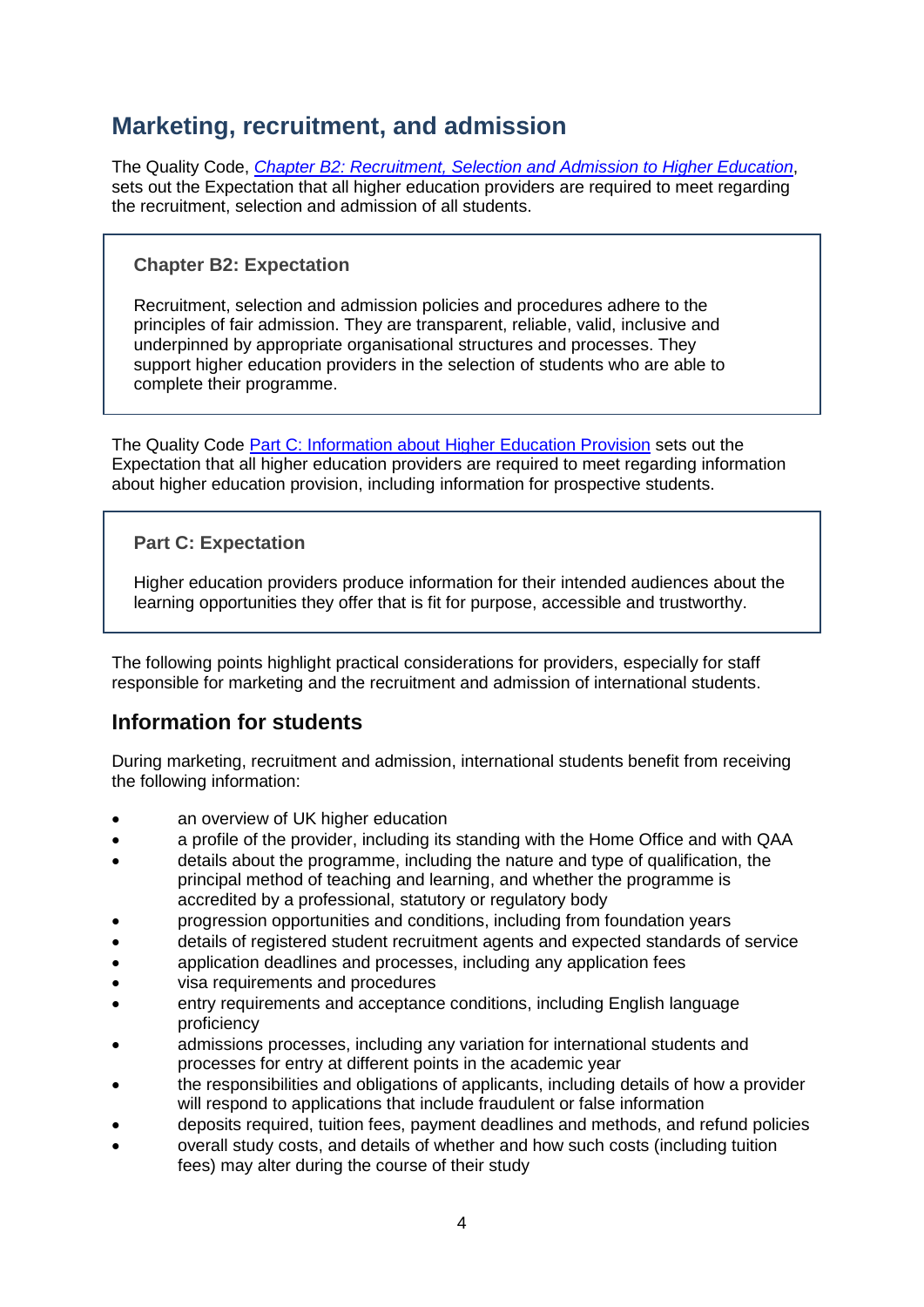- estimated cost of living, including accommodation costs
- details of any scholarships and other financial assistance schemes
- details of pre-sessional courses or academic study skills courses that may be available
- an indication of student support services that are available
- information about employability including opportunities for work experience, volunteering and work placements
- contact point(s) for enquiries, including specific contact information for each programme of study.

- making information available in multiple formats, including in electronic and hard copy forms, in order to ensure access for students from different geographical areas or with disabilities
- making information available in languages other than English, especially in markets where parents are key influencers
- referring students to the websites of the British Council's Education UK, the relevant government departments, QAA and other higher education representative bodies as sources of information on UK higher education and studying in the UK
- referring students to the websites of the UK Council for International Student Affairs (UKCISA) and the government immigration department, as sources of information about visa requirements
- making students aware where they may need to apply for an Academic Technology Approval Scheme (ATAS) certificate for their postgraduate studies, and that the application process may take several weeks in addition to the visa application
- making clear to potential applicants that acceptance onto a course does not guarantee successful completion, or entitlement to residency and employment upon graduation
- advising potential applicants intending to work outside the UK upon successful completion of their programme to check the conditions for entry to their intended profession in that country
- making potential applicants aware of the UK definition of disability and that disclosure of a disability will not affect the academic decision
- reviewing information provided to international students, regularly taking their feedback into account
- having transparent processes in place for recognising qualifications and credits obtained in other countries
- having processes in place to respond in a timely manner to requests for further information
- training staff with responsibility for marketing, recruitment, and admission, and supporting them to undertake their roles, in particular in relation to immigration requirements and recognition of qualifications
- referring all staff advising international students to the Code of Ethics produced by UKCISA and the Association of International Student Advisers (AISA).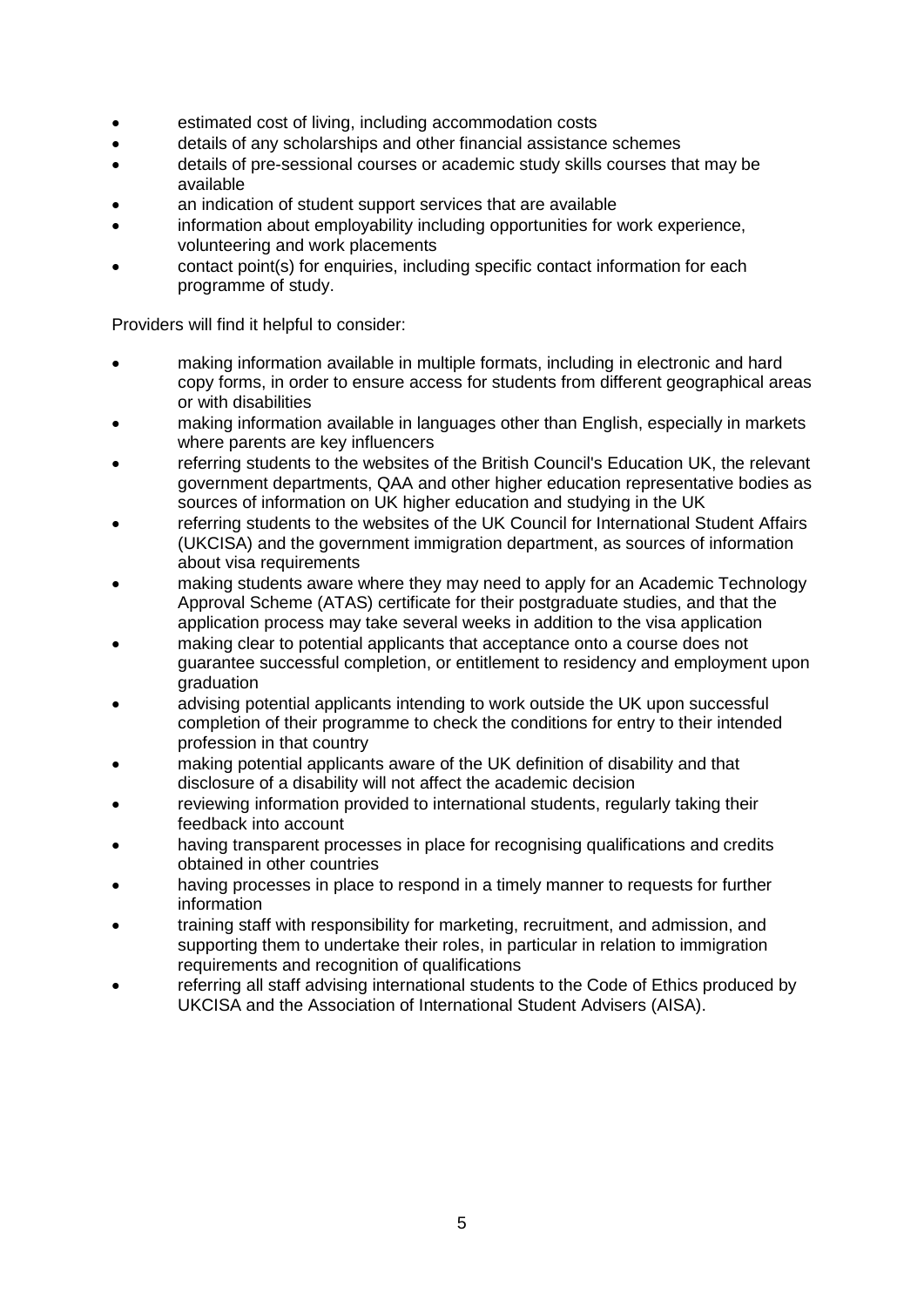## <span id="page-7-0"></span>**Use of education agents**

When providers contract the services of education agents the onus rests on those providers to satisfy themselves that their agents are acting ethically and responsibly, to undertake due diligence during the appointment of agents and to make all reasonable efforts to ensure that they are reputable and competent in UK higher education advising.

- incorporating the British Council *Guide to Good Practice for Education Agents* and the ethical principles set out in the *London Statement* as part of legal contracts with agents
- consulting the British Council database of agents who have completed British Council training and have signed up to the *Guide to Good Practice for Education Agents* and the *London Statement*
- regularly reviewing, and providing support and training for, their appointed agents to ensure that they have up-to-date knowledge about both the provider and the UK higher education system
- seeking feedback from students who have engaged with agents, and having in place policies and processes to act on this feedback where appropriate
- making an up-to-date list of their appointed agents publicly available
- making clear to students that agents offer a recruitment service for which they are paid by providers.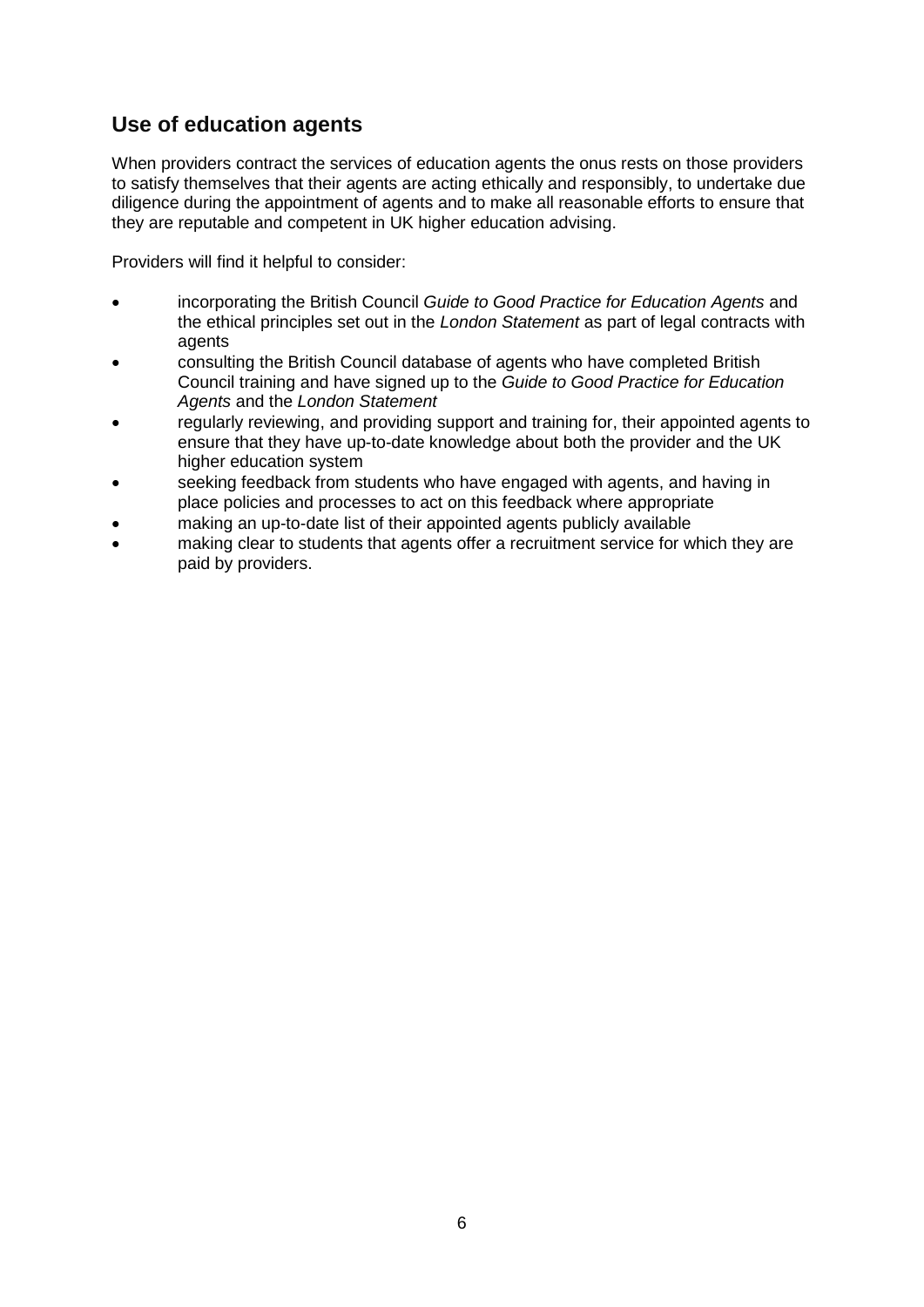# <span id="page-8-0"></span>**Arrival, orientation and induction**

The Quality Code, *[Chapter B2: Recruitment, Selection and Admission to Higher Education](http://www.qaa.ac.uk/publications/information-and-guidance/publication?PubID=173)*, sets out the Expectation that all higher education providers are required to meet regarding the recruitment, selection and admission of all students, up to the point of enrolment and transition into their programme of study.

### **Chapter B2, Indicator 10**

Higher education providers give successful applicants sufficient information to enable them to make the transition from prospective student to current student.

The Quality Code, *[Chapter B4: Enabling student development and achievement](file:///C:/Users/f.trifiro/AppData/Local/Microsoft/Windows/Temporary%20Internet%20Files/Content.Outlook/TU3SNU5N/Chapter%20B4:%20Enabling%20student%20development%20and%20achievement)*, sets out the Expectation that all providers are required to meet regarding student development and achievement, including student transitions.

### **Chapter B4, Indicator 5**

To enable student development and achievement, higher education providers put in place policies, practices and systems that facilitate successful transitions and academic progression.

The following points highlight practical considerations for providers, especially the staff who manage the arrival, orientation and induction of international students.

# <span id="page-8-1"></span>**Pre-arrival information**

International students benefit from receiving the following information pre-arrival:

- deadlines for payment of fees and information about how to make payments, together with refund policies
- details about deadlines for applying for student accommodation, and guidance on whether, when, and how deposits and rent are payable
- details about the availability and range of student accommodation, including that managed by the provider or by private suppliers, and their suitability for specific groups of students, such as those with families or disabilities
- details of what is and is not provided in providers' accommodation (for example, bedding, catering facilities, and so on)
- whether, and to what extent, providers are responsible for accommodation managed by them, or on their behalf, drawing students' attention to legal agreements, such as rental contracts, that detail mutual obligations
- details of how to open bank accounts, including a recommendation that students make appropriate arrangements to access money on a short-term basis upon arrival in the UK and/or to finance themselves until access to a bank can be arranged
- basic guidance on personal safety and British law, and on UK culture and lifestyle
- signposting to sources of information, such as the British Council, UKCISA, and the immigration department, about coming to, and living in, the UK, including entitlements or restrictions on working while studying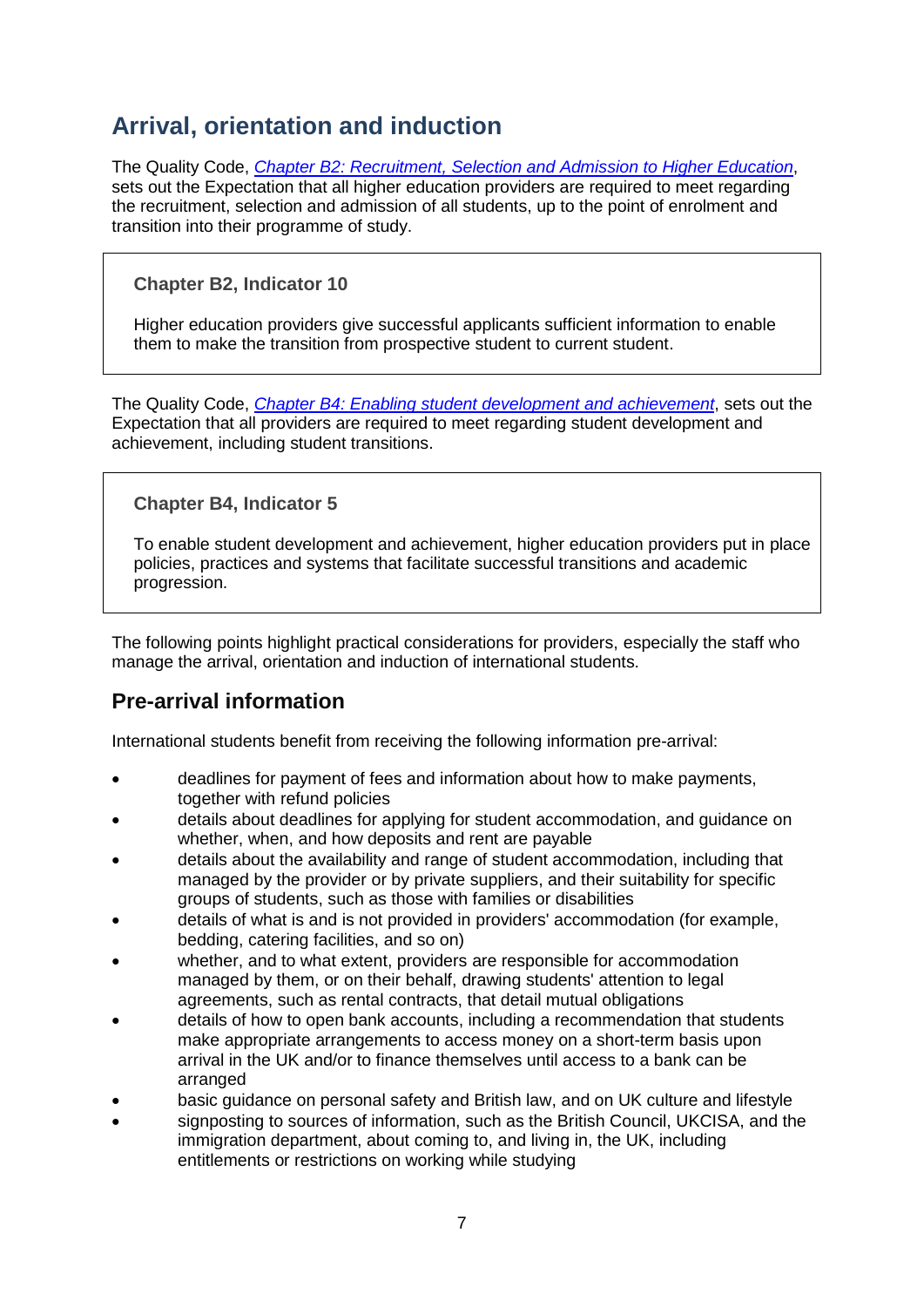- details of welfare entitlements, including healthcare and childcare options, and how these services can be accessed
- signposting to sources of practical help and guidance with which students can familiarise themselves before the start of their programme, such as the *Prepare for Success* web learning tool and the British Council's and UKCISA's sets of practical guidance on study in the UK
- details of the registration and enrolment process and the documents that entrants will need
- details of any orientation and induction programmes that the provider makes available
- details of services and support (academic and non-academic) available to students at the provider, including faith-based, sporting, leisure and social services and facilities
- explanation of the provider's and the student's respective responsibilities, including towards the immigration department, so that students clearly know what they can expect and what is expected of them during their time at the provider
- what to expect, upon arrival, from immigration control, including what documents are needed, and when and where students will need them
- advice on how to arrive safely at the provider or accommodation, and any 'meet and greet' services made available by the provider
- advice on where students need to go and what they need to do immediately on arrival at the provider, including information about late arrivals for those arriving during the evening/night
- emergency and out-of-hours contact details which, as a minimum, should include the UK's emergency telephone number (999)
- details of how students can contact home upon arrival to confirm that they have arrived safely
- contact point(s) for enquiries, and for any problems that may arise when entering the UK.

# <span id="page-9-0"></span>**Orientation**

International students benefit from receiving the following information as part of orientation:

- advice on settling in and information on living in the UK
- details of social, sporting, faith-based and leisure facilities on campus
- advice on recognising and dealing with culture shock, and where to find guidance and support
- arrangements for healthcare and personal welfare, including childcare
- information about financial matters and any support schemes in the case of financial hardship
- details on safety and personal security
- details of any 'buddying' schemes or other integration opportunities
- academic support, including for language proficiency
- support for employability, including careers education and guidance, and any opportunities for short-term employment or work experience
- how disability is defined in the UK and what support is made available for disabled students.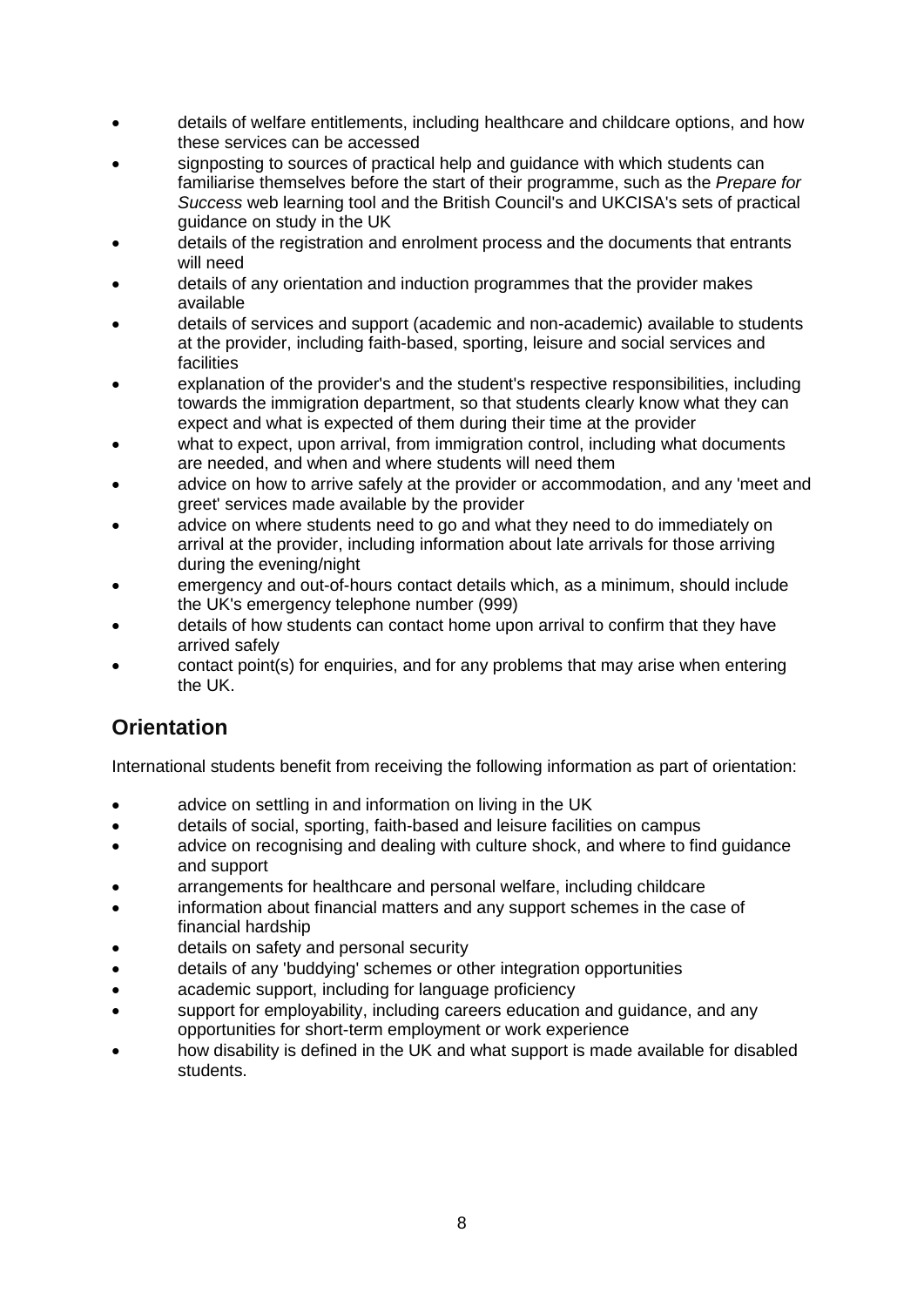Providers will find it helpful to consider:

- taking into account the needs of diverse groups of international students, such as those with dependants, part-time learners, mature students, and students studying at different levels
- taking into account the needs of students who join at different points during an academic year or an academic programme
- facilitating interaction between international and home students
- working with the Students' Union or students' associations and societies to facilitate interaction between international and home students.

# <span id="page-10-0"></span>**Academic induction**

International students will benefit from receiving details of the following at induction:

- learning and teaching methods, and the provider's expectations of students as active and independent learners
- assessment methods and criteria for assessment
- grading and classification systems
- what type of feedback on assessment is given and how to use it
- academic practice and malpractice (for example, plagiarism)
- learning facilities, including library resources and laboratories
- academic support including, where appropriate, the use of tutors and tutorials, the role of research supervisors and that of academic advisers
- the provider's rules and regulations governing the academic experience including its complaints and appeals procedures
- opportunities for student representation and feedback.

- providing guidance to students as to where and how such information can be accessed throughout the academic year
- undertaking academic induction in a timely manner and at different times throughout the academic cycle, particularly at key stages such as soon after arrival and in the lead-up to the examination period
- making provision to induct students who enter at different points during the academic year
- ensuring that international students recognise and understand what constitutes academic integrity and what the regulations are relating to academic malpractice, including its consequences
- preparing international students for an active and engaged student learning experience, including through making them aware of opportunities for raising issues, giving feedback and engaging with student representatives and the Students' Union.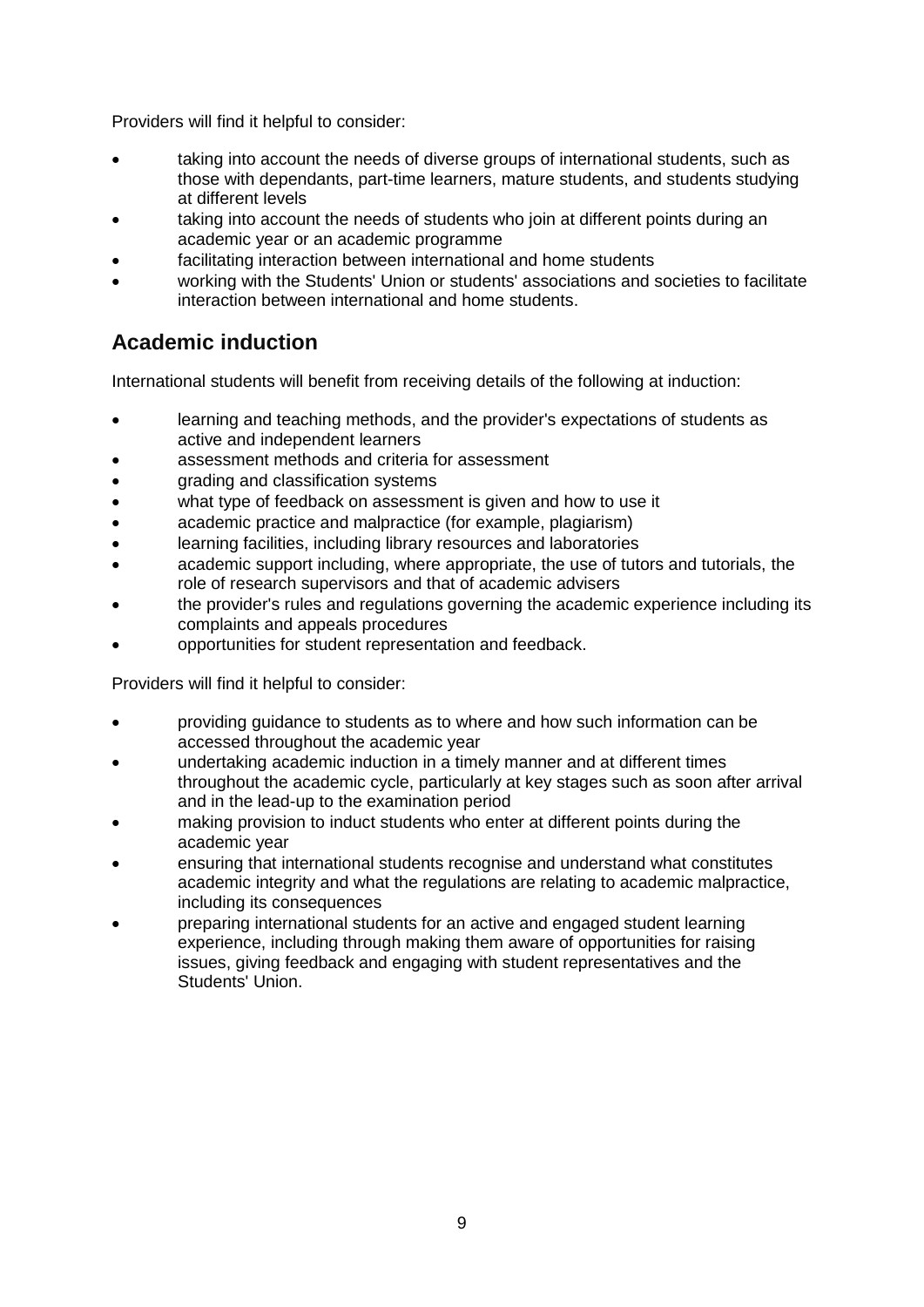# <span id="page-11-0"></span>**Learning, teaching, and enabling student development and achievement**

The Quality Code, *[Chapter B3: Learning and Teaching](http://www.qaa.ac.uk/publications/information-and-guidance/publication?PubID=171)* sets out the Expectation that all providers are required to meeting regarding learning and teaching.

#### **Chapter B3, Expectation**

Higher education providers, working with their staff, students and other stakeholders, articulate and systematically review and enhance the provision of learning opportunities and teaching practices, so that every student is enabled to develop as an independent learner, study their chosen subject(s) in depth and enhance their capacity for analytical, critical and creative thinking.

The Quality Code, *[Chapter B4: Enabling Student Development and Achievement](http://www.qaa.ac.uk/publications/information-and-guidance/publication?PubID=172)* sets out the Expectation that all providers are required to meeting regarding student development and achievement, including student transitions.

### **Chapter B4, Expectation**

Higher education providers have effective arrangements in place to support students in their learning.

The following points highlight practical considerations for providers, and staff responsible for learning, teaching and enabling international students' development and achievement.

## <span id="page-11-1"></span>**Learning and teaching**

- supporting frontline teaching staff and personal tutors to assist them in developing inclusive teaching and learning practices that consider the needs of international students
- encouraging staff to harness the variety of international students' experiences to enhance intercultural learning
- having in place arrangements to enable students whose first language is not English, or who come from different learning and teaching cultures, to cope with the demands of the programme in the context of the continuous development of their language and study skills
- making clear what academic and pastoral support is available within each academic department, and providing contact details for the first point of contact
- when informing students about complaints and appeals procedures, signposting students' recourse to independent bodies, including the Office of the Independent Adjudicator (OIA) (for England and Wales) and the Scottish Public Services Ombudsman (SPSO) (for Scotland)
- for students on work placements, supporting the placement host in understanding the particular educational and cultural needs of the student.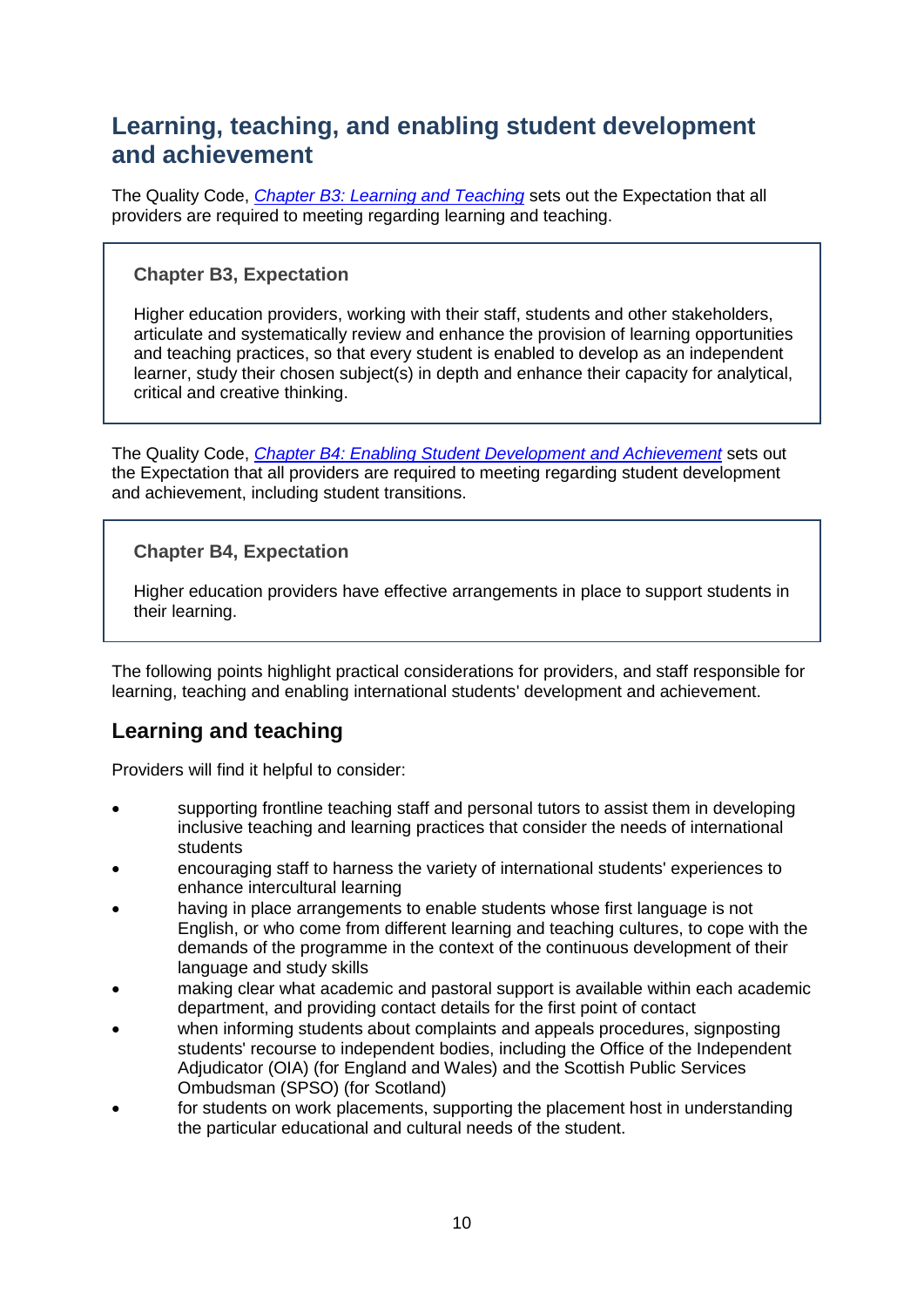# <span id="page-12-0"></span>**Student services**

Providers will find it helpful to consider:

- training staff and contracted external suppliers with responsibility for managing student services and support, in particular around intercultural awareness
- establishing services and support for international students as part of their core service to all students, in order to foster an inclusive environment and promote integration and inclusion of international students in all aspects of university life
- having in place continuity arrangements and exercising duty of care in the case of such events as a natural disaster or crisis in a student's home country, or unexpected closure of a programme of study
- having in place clear refund policies, specifying what is eligible for refund, and implementing them promptly
- having in place additional support arrangements for international students who are under 18, and making these clearly accessible to applicants and their families, carers or guardians
- making explicit the UK definition of disability (which may differ from that in the prospective students' home countries), in order to prevent international students from being excluded from support that may be available to them
- ensuring that staff giving immigration advice comply with the Office of the Immigration Services Commissioner Code of Standards
- signposting networks and events available via the local community, which can aid further with inclusion and provide opportunities to experience and engage with UK culture.

# <span id="page-12-1"></span>**Employability and careers**

- providing guidance on legislation, including immigration law, with regard to working in the UK both during and after study
- providing or signposting access to a database of employers or employment opportunities in the student's home country or other countries of interest
- facilitating access to alumni networks which can assist in preparation for employment and employment opportunities
- organising or signposting careers fairs with multinational companies and overseas employers
- providing specific information, advice and guidance, for example relating to compiling curricula vitae and UK employers' recruitment, selection and interview processes
- making clear to international students that the careers service is not intended to function as a job placement service
- <span id="page-12-2"></span> training those providing careers education and employability support for international students about the needs and perspectives of this diverse group.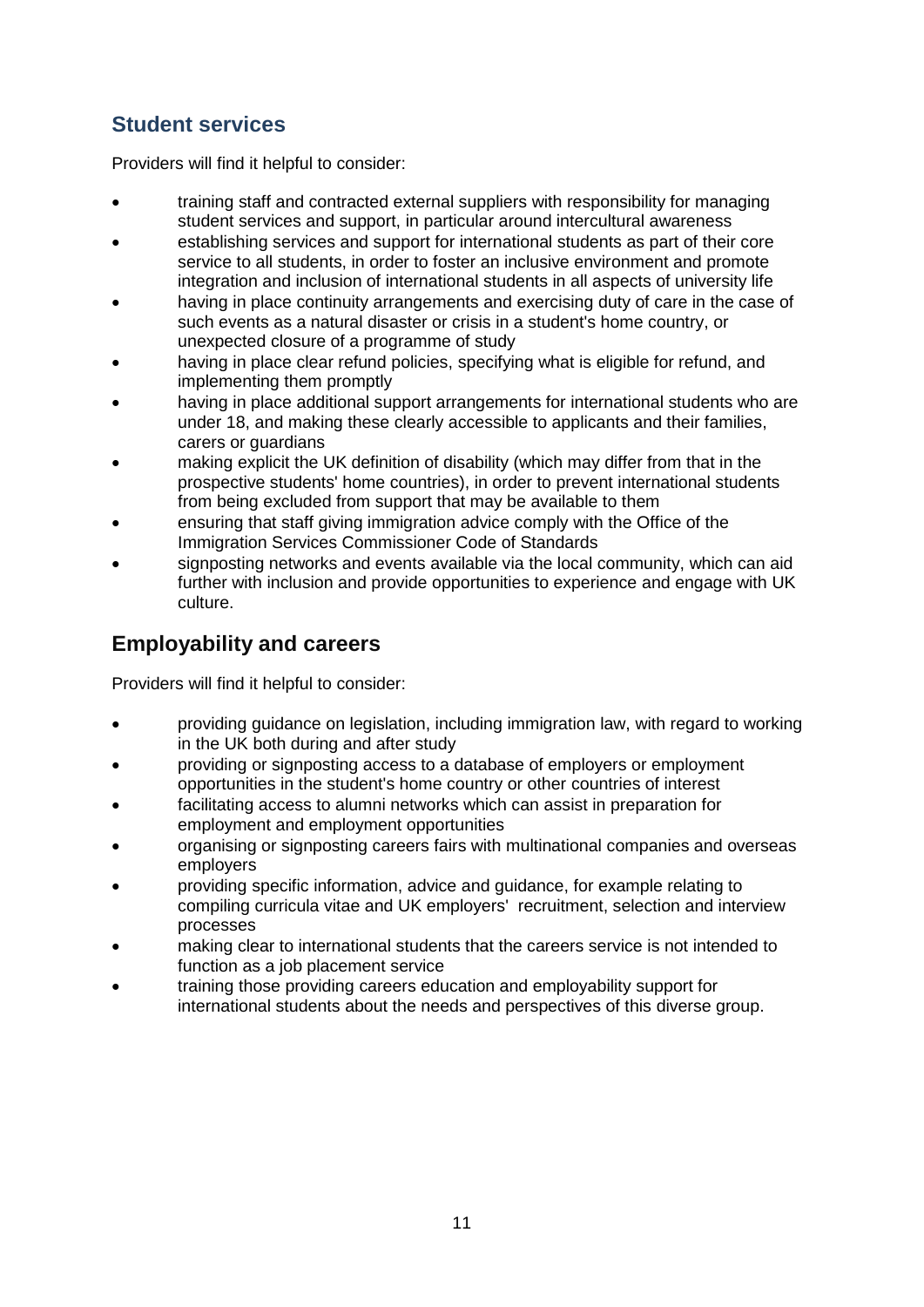# **Graduation and departure**

- making clear the regulations and practicalities involved in formally leaving the provider, to ensure a smooth departure, so that international students understand what is expected of them, and when (for example returning library books, closing of accounts, final settlement of accommodation bills or other outstanding fees and charges)
- acquainting international students with the graduation process, and making clear what documents they will receive upon graduation (for example, a degree certificate, transcript or Diploma Supplement), and when they will receive these documents
- whether it is possible to arrange graduation ceremonies within students' visa validity periods
- making departing students aware of any services available to them after graduation such as access to alumni associations and employability support
- developing programmes or initiatives, such as re-orientation programmes, departure events, or introduction to alumni networks, which may help students in the transition following departure from the provider and the UK
- offering, or signposting, sources of support and advice to help international students plan their return home after completing their studies and cope with reverse 'culture shock'.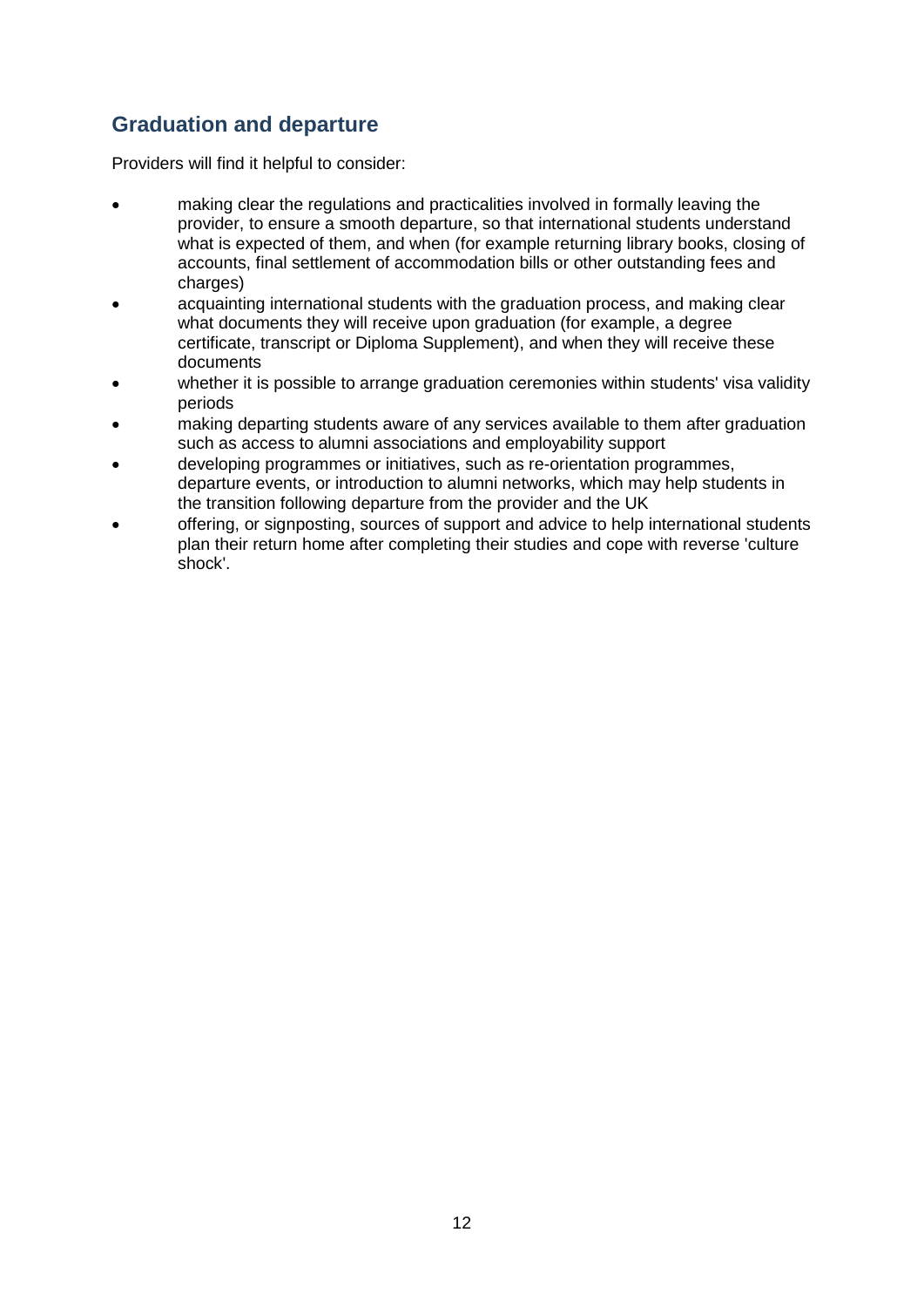# <span id="page-14-0"></span>**Sources of further information, advice, and guidance**

# **Department for Business, Innovation & Skills (BIS)**

The BIS website provides information about UK higher education degrees and recognised awarding bodies. [www.gov.uk/recognised-uk-degrees](http://www.gov.uk/recognised-uk-degrees)

## **British Council**

#### **Education UK**

The Education UK website provides a comprehensive range of information about studying in the UK, including the latest information on courses, qualifications, institutions and entry requirements, and practical advice on visas, scholarships, money, accommodation, health, safety, travel and more.

[www.educationuk.org/global/](http://www.educationuk.org/global/)

#### **Advice on working with agents**

The British Council also offers a range of publications and services to support UK providers' internationalisation activities, including providing advice on working with agents.

*Recruitment Agents: A Legal and Regulatory Overview* [https://uk2.live.solas.britishcouncil.net/sites/britishcouncil.uk2/files/recruitment-agents-a](https://uk2.live.solas.britishcouncil.net/sites/britishcouncil.uk2/files/recruitment-agents-a-legal-and-regulatory-overview.pdf)[legal-and-regulatory-overview.pdf](https://uk2.live.solas.britishcouncil.net/sites/britishcouncil.uk2/files/recruitment-agents-a-legal-and-regulatory-overview.pdf)

*Guide to Good Practice for Education Agents* [https://uk2.live.solas.britishcouncil.net/sites/britishcouncil.uk2/files/guide-to-good-practice](https://uk2.live.solas.britishcouncil.net/sites/britishcouncil.uk2/files/guide-to-good-practice-for-education-agents.pdf)[for-education-agents.pdf](https://uk2.live.solas.britishcouncil.net/sites/britishcouncil.uk2/files/guide-to-good-practice-for-education-agents.pdf)

#### **Database of British Council trained agents**

This is a [database of agents around the world who have completed the British Council's](http://www.bcagent.info/gal/)  [training and are signed up to the London Statement code of ethics.](http://www.bcagent.info/gal/) [www.britishcouncil.org/education/education-agents](http://www.britishcouncil.org/education/education-agents)

#### **London Statement**

The London Statement is an international code of ethics for education agents signed by education officials from the UK, Australia, Ireland and New Zealand in March 2012. [www.britishcouncil.org/organisation/press/landmark-international-code-ethics](http://www.britishcouncil.org/organisation/press/landmark-international-code-ethics)

# **The Equality Challenge Unit (ECU)**

The ECU offers information, advice and guidance to support equality and diversity for staff and students in higher education across the UK. These include a number of useful publications on specific issues related to international students, such as:

*International Staff and Students: Develop an Inclusive Environment for International Staff and Students* 

[www.ecu.ac.uk/guidance-resources/inclusive-environment/providing-support/international](http://www.ecu.ac.uk/guidance-resources/inclusive-environment/providing-support/international-staff-students/)[staff-students/](http://www.ecu.ac.uk/guidance-resources/inclusive-environment/providing-support/international-staff-students/)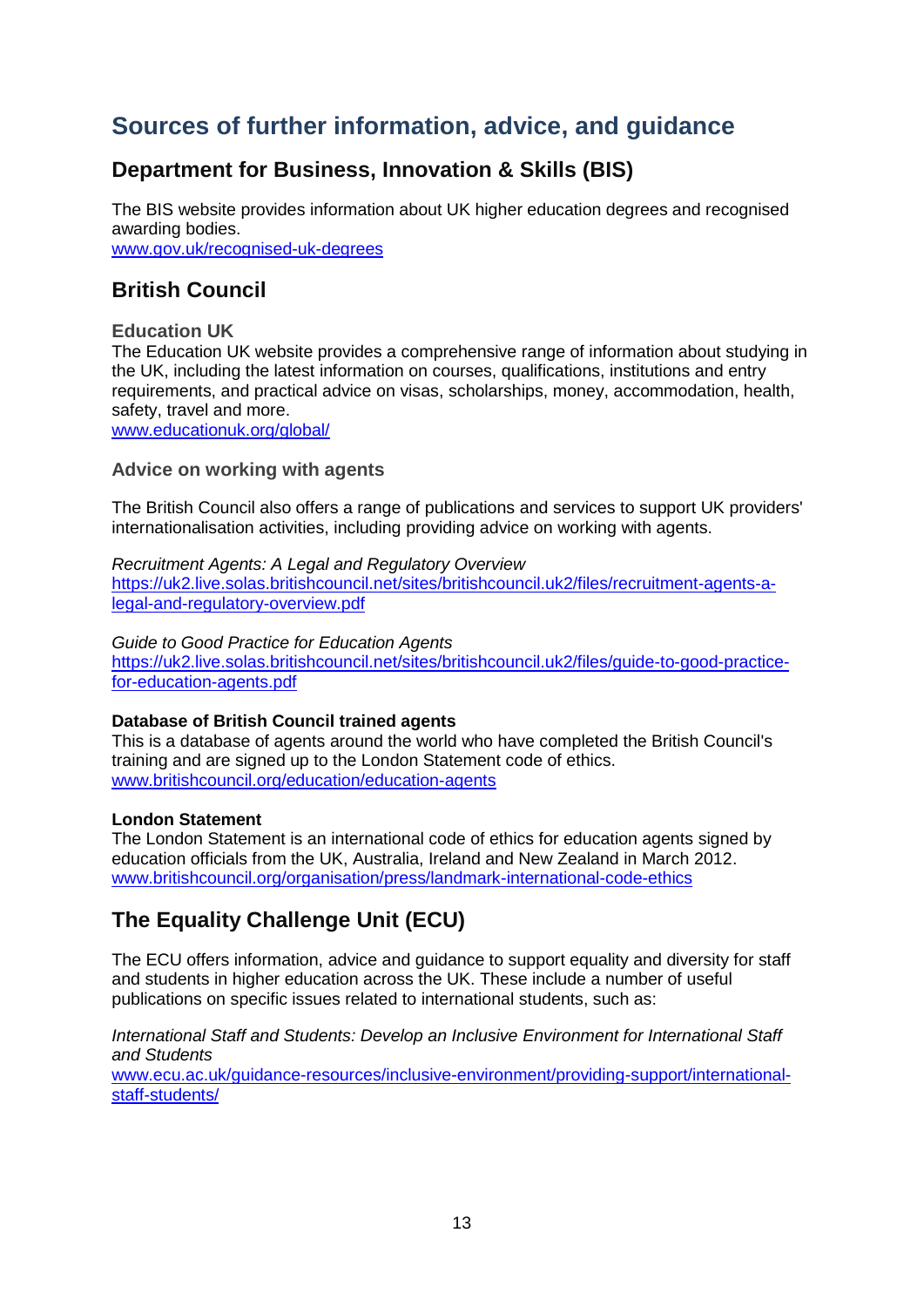*Attracting International Students: Equitable Services and Support, Campus Cohesion and Community Engagement*  [www.ecu.ac.uk/publications/attracting-international-students/](http://www.ecu.ac.uk/publications/attracting-international-students/)

*Disability Services: Supporting International Students* [www.ecu.ac.uk/publications/disability-services-international-students/](http://www.ecu.ac.uk/publications/disability-services-international-students/) 

*Careers Services: Supporting International Students* [/www.ecu.ac.uk/publications/careers-services-international-students/](http://www.ecu.ac.uk/publications/careers-services-international-students/)

*International Students' Services: Supporting Gay Students* [www.ecu.ac.uk/publications/international-students-services-supporting-gay-students/](http://www.ecu.ac.uk/publications/international-students-services-supporting-gay-students/)

# **Higher Education Academy (HEA)**

The Higher Education Academy (HEA) has published a wide range of resources to help providers and their staff support international students in and outside the classroom. [www.heacademy.ac.uk/search/resource/International%2520students](http://www.heacademy.ac.uk/search/resource/International%2520students)

See in particular:

#### **International Student Lifecycle**

A series of resources developed as part of the Teaching International Students (TIS) project, a joint project with the UK Council for International Students Affairs, aimed at providing guidance and information about how to meet the diverse learning needs of international students throughout their student lifecycle. [www.heacademy.ac.uk/node/10190](http://www.heacademy.ac.uk/node/10190)

#### **Internationalisation Framework**

The HEA internationalisation framework sets out the fundamental principles and guidelines for providers to deliver a comprehensibly global and inclusive education to each student. [www.heacademy.ac.uk/workstreams-](http://www.heacademy.ac.uk/workstreams-research/themes/internationalisation/internationalisation-framework)

[research/themes/internationalisation/internationalisation-framework](http://www.heacademy.ac.uk/workstreams-research/themes/internationalisation/internationalisation-framework)

### **National Union of Students (NUS)**

#### **Charter for a global university**

[www.nusconnect.org.uk/asset/news/6006/NUS-Charter-Global-University.pdf](http://www.nusconnect.org.uk/asset/news/6006/NUS-Charter-Global-University.pdf)

**Internationalisation 'toolkit' for students' unions in the UK** [www.nusconnect.org.uk/internationalisation](http://www.nusconnect.org.uk/internationalisation)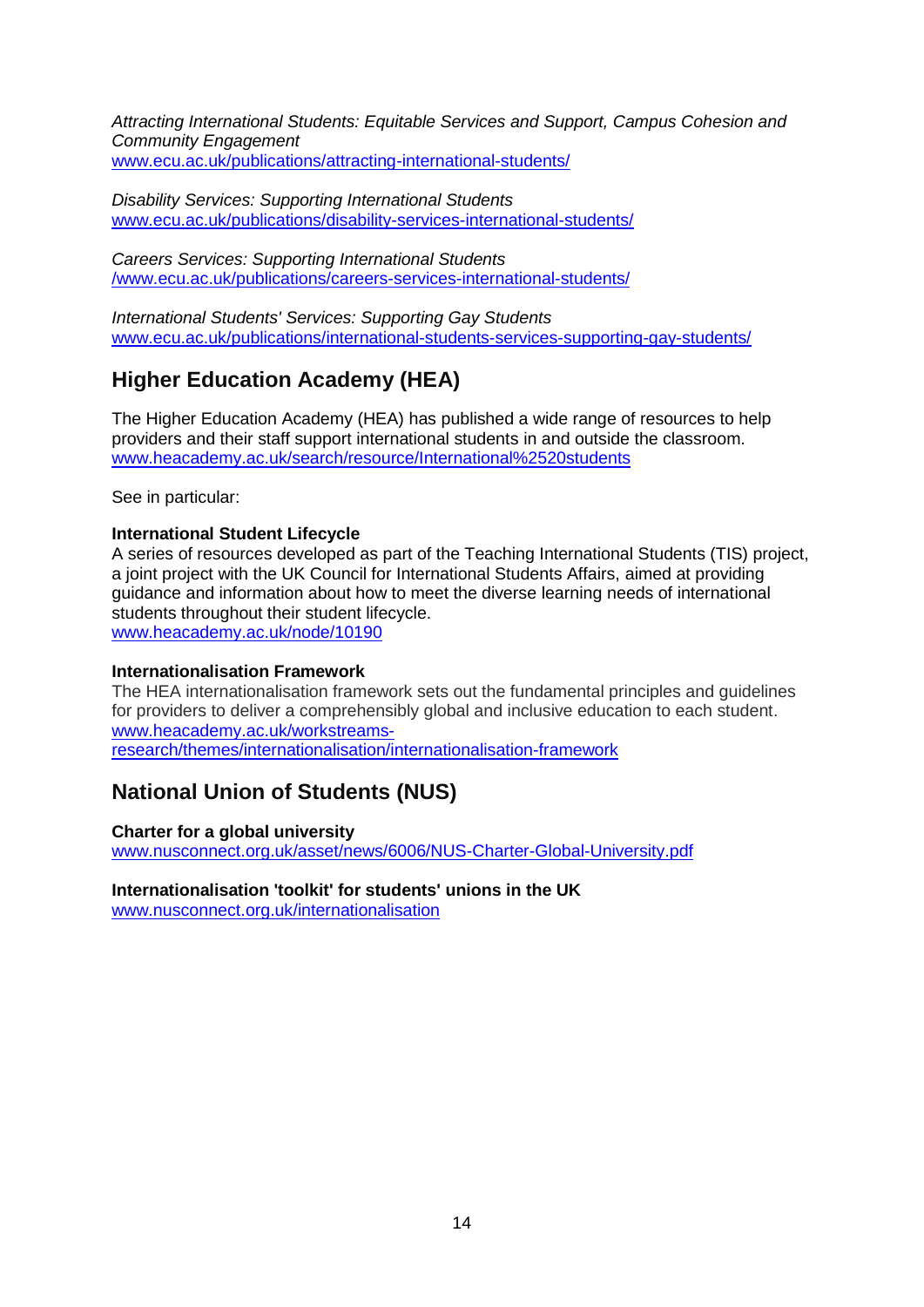# **Quality Assurance Agency for Higher Education (QAA)**

QAA, working with the higher education sector, develops and maintains key reference points for all providers of UK higher education, and offers guidance on a number of topics, such as the award of academic credit, the equivalence of qualifications throughout the countries of the UK, and contact hours and assessment, to help education providers ensure that students receive a quality learning experience of UK higher education. [www.qaa.ac.uk/assuring-standards-and-quality](http://www.qaa.ac.uk/assuring-standards-and-quality)

#### **The UK Quality Code for Higher Education (Quality Code)**

The Quality Code sets out the Expectations that all providers of UK higher education are required to meet. It gives all higher education providers a shared starting point for setting. describing and assuring the academic standards of their higher education awards and programmes and the quality of the learning opportunities they provide. [www.qaa.ac.uk/quality-code](http://www.qaa.ac.uk/quality-code)

## **The Universities and Colleges Admissions Service (UCAS)**

UCAS offers training and advice to higher education staff supporting the admissions process.

[www.ucas.com/he\\_staff](http://www.ucas.com/he_staff)

#### *International Qualifications*

UCAS also produce an annual guide with information relating to a wide range of international qualifications offered for undergraduate admission in the UK: [www.ucas.com/sites/default/files/2015-international-qualifications.pdf](http://www.ucas.com/sites/default/files/2015-international-qualifications.pdf)

# **UK Council for International Student Affairs (UKCISA)**

UCKISA produces a wide range of resources aimed at supporting those who support international students, and practical guides for international students covering a number of aspects of studying in the UK. [www.ukcisa.org.uk/](http://www.ukcisa.org.uk/)

#### **Understanding International**

This 'toolkit' for staff includes training on recruiting, supporting and advising international students, managing international partnerships and understanding UK immigration rules. [www.ukcisa.org.uk/Info-for-universities-colleges--schools/Training-](http://www.ukcisa.org.uk/Info-for-universities-colleges--schools/Training--conference/Understanding-International/) [conference/Understanding-International/](http://www.ukcisa.org.uk/Info-for-universities-colleges--schools/Training--conference/Understanding-International/)

#### **UKCISA/AISA Code of Ethics**

The Code of Ethics developed by UKCISA and the Association for International Student Advisers (AISA) is intended for all those advising international students, whether or not they have the word 'adviser' in their job title. It sets out the principles of professionalism and best practice to which AISA and UKCISA would expect their members to adhere. [www.ukcisa.org.uk/content/2705/UKCISA/AISA-Code-of-Ethics](http://www.ukcisa.org.uk/content/2705/UKCISA/AISA-Code-of-Ethics)

### **UK Visas and Immigration**

The Home Office website provides details about student visas, including a course information tool for Tier 4 visa students [www.gov.uk/browse/visas-immigration/student-visas](http://www.gov.uk/browse/visas-immigration/student-visas)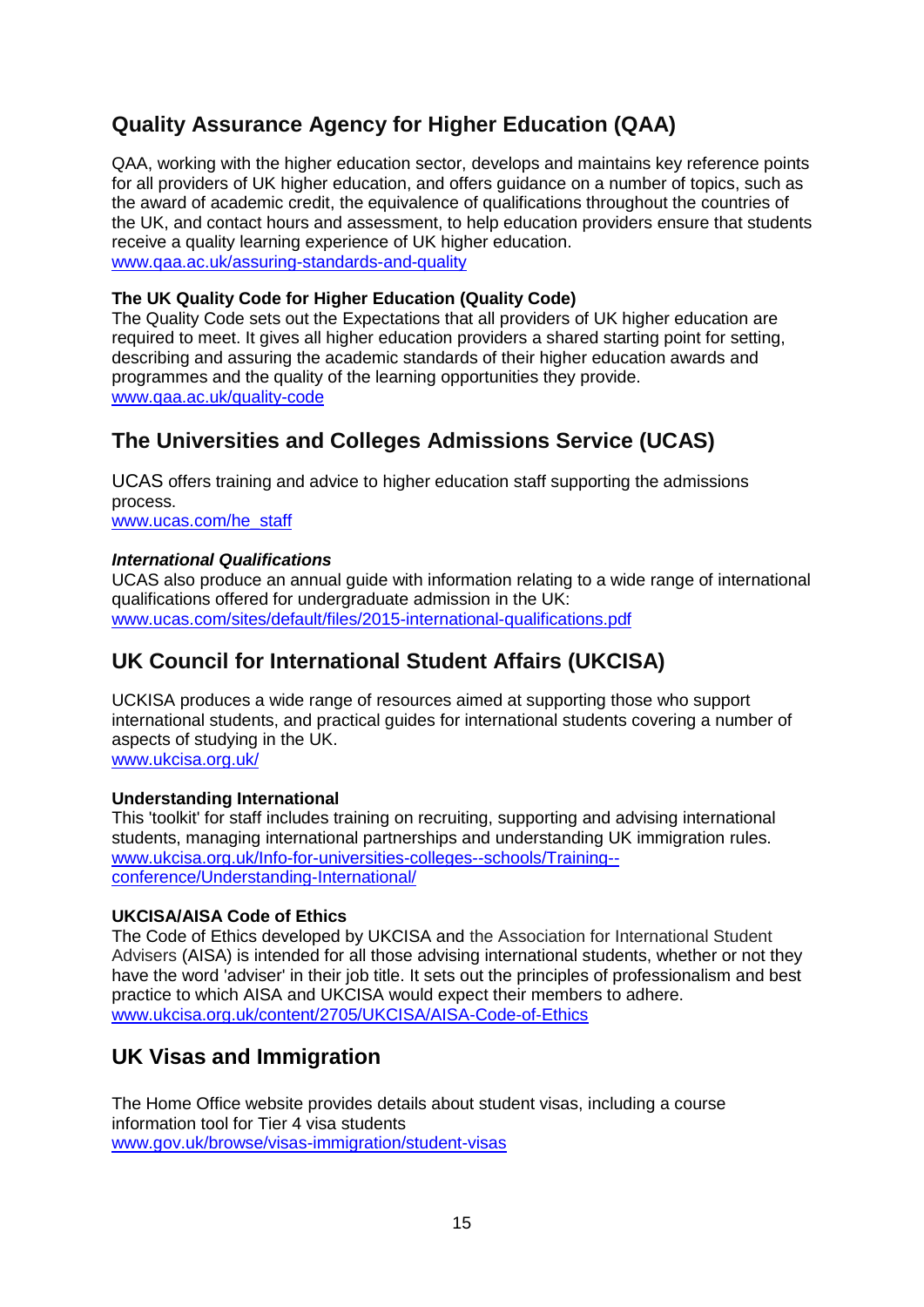### **Other resources**

#### **Association of Graduate Careers Advisory Services (AGCAS)**

The AGCAS website offers a range of resources and information about international students' employability, and a careers service for international students. [www.agcas.org.uk/](http://www.agcas.org.uk/) 

#### **British Association of Lecturers in English for Academic Purposes (BALEAP)**

The BALEAP's website includes resources and publications that providers may find helpful in the context of support for students' language skills. [www.baleap.org.uk](http://www.baleap.org.uk/) 

#### **European Network of Information Centres (ENIC) and the National Academic Recognition Information Centre (NARIC)**

The ENIC website and NARIC network direct providers to up-to-date information about recognition of foreign qualifications and academic and professional mobility, supplied and maintained by the competent bodies in each member country and by each member organisation.

[www.enic-naric.net/](http://www.enic-naric.net/)

UK NARIC is the national agency responsible for providing information, advice and guidance on qualifications from overseas countries.

[www.naric.org.uk/naric/default.aspx](http://www.naric.org.uk/naric/default.aspx)

#### **Higher Education Liaison Officers Association (HELOA) Good Practice Guidelines and Code of Practice**:

HELOA has produced guidelines to assist its members, both individual and institutional, in providing the best possible information advice and guidance to potential applicants and students. The Good Practice Guidelines are combined with a Code of Practice for those giving information and guidance on providers' behalf.

[www.heloa.ac.uk/wp-content/uploads/HELOA-Good-Practice-Guidelines.pdf.](http://www.heloa.ac.uk/wp-content/uploads/HELOA-Good-Practice-Guidelines.pdf)

#### **The International Student Calculator**

An online tool which helps international students build a budget, with tips and information. [www.ukcisa.org.uk/Info-for-universities-colleges--schools/Resources/Resources-to-share](http://www.ukcisa.org.uk/Info-for-universities-colleges--schools/Resources/Resources-to-share-with-students/International-Student-Calculator/)[with-students/International-Student-Calculator/](http://www.ukcisa.org.uk/Info-for-universities-colleges--schools/Resources/Resources-to-share-with-students/International-Student-Calculator/)

#### **National Association of Student Employment Services (NASES)**

NASES provides dedicated information to help international students understand their employment rights regarding part-time work in the UK, as well as providing guidance on developing their curriculum vitae and applying for part-time jobs. [www.nases.org.uk/student-morethanwork/international-students](http://www.nases.org.uk/student-morethanwork/international-students)

#### **Office of the Immigration Services Commissioner (OISC)**

The OISC is responsible for regulating immigration advisers by ensuring they are properly informed and competent and act in the best interest of their clients. It provides a number of services to immigration advisers including information and guidance and professional development training.

[http://oisc.homeoffice.gov.uk](http://oisc.homeoffice.gov.uk/)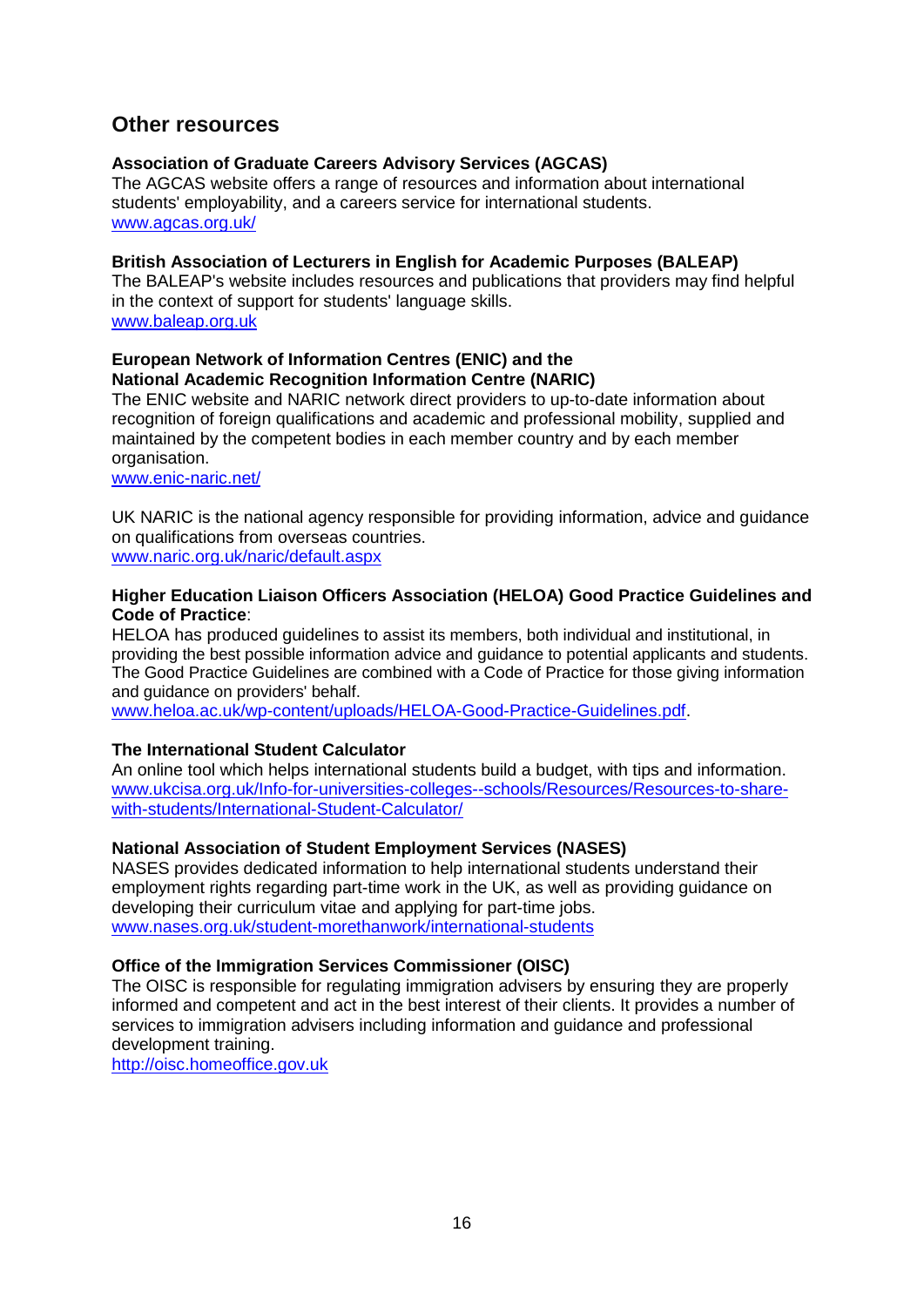#### **Office of the Independent Adjudicator (OIA)**

The OIA is an independent body set up to review student complaints. Free to students, the OIA service deals with individual complaints against Higher Education providers in England and Wales.

[www.oiahe.org.uk/](http://www.oiahe.org.uk/) 

#### **Prepare for Success**

This is an interactive web learning tool for international students who are getting ready to come to the UK for study in further or higher education. It contains activity-based learning resources to help students find out about different aspects of academic life in the UK and what skills are needed for effective study.

[www.prepareforsuccess.org.uk/](http://www.prepareforsuccess.org.uk/)

#### **Society of College, National and University Libraries (SCONUL)**

SCONUL's website includes information and guidance on library services for international students.

[www.sconul.ac.uk/](http://www.sconul.ac.uk/)

#### **Scottish Public Services Ombudsman (SPSO)**

The SPSO is the final stage for complaints about most public bodies and authorities in Scotland, including colleges and universities. [www.spso.org.uk/](http://www.spso.org.uk/)

#### **Supporting Professionalism in Admissions (SPA)**

The SPA programme was established in 2006 and works closely with providers and other stakeholders on the continuing development of fair admissions. The SPA website includes good practice guidance on admissions, student recruitment and widening participation. [www.spa.ac.uk/good-practice/index.html](http://www.spa.ac.uk/good-practice/index.html) 

#### *Support Services for International Students: Towards a European Code of Good Practice*

The Academic Cooperation Association has developed guidelines for those actively engaged in the recruitment, support and education of international students in Europe. [www.aca-secretariat.be/fileadmin/aca\\_docs/documents/ACA\\_Flyer\\_21\\_06\\_FINAL.pdf](http://www.aca-secretariat.be/fileadmin/aca_docs/documents/ACA_Flyer_21_06_FINAL.pdf)

#### *A UK Guide to Enhancing the International Student Experience*

In 2010 i-graduate produced this guide published by the UK Higher Education International Unit to help universities enhance the student experience through the provision of data on what drives student satisfaction taken from the International Student Barometer. [http://heglobal.international.gbtesting.net/media/531381/webversion\\_final-1.pdf.](http://heglobal.international.gbtesting.net/media/531381/webversion_final-1.pdf)

#### **UK's National Contact Point for Professional Qualifications (UKNCP)**

UKNCP provides information and guidance on the recognition of professional qualifications. [www.ukncp.org.uk](http://www.ukncp.org.uk/)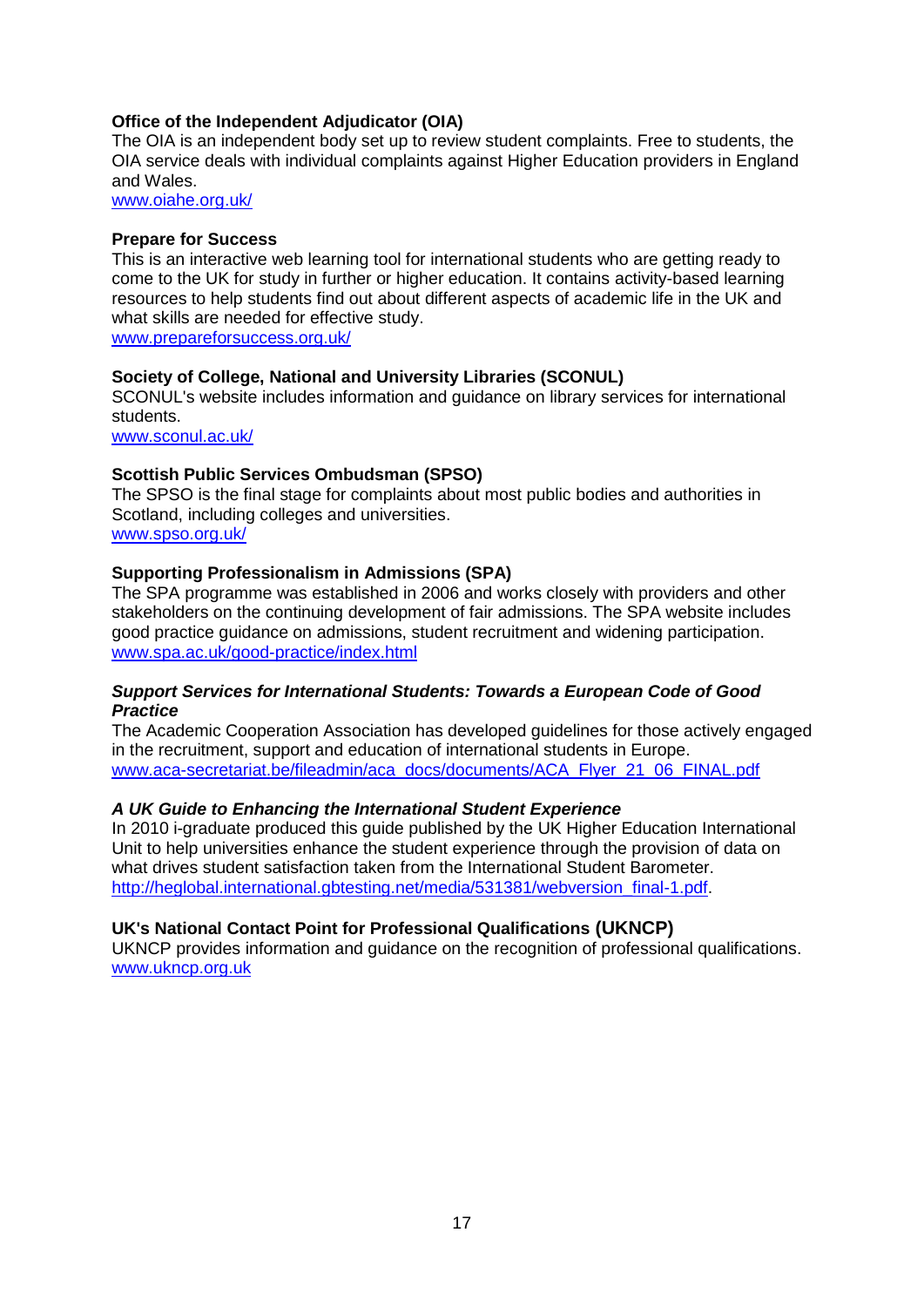# <span id="page-19-0"></span>**Appendix 1: Advisory Group for revising this guide**

Membership of the Advisory Group responsible for revising this publication is as follows.

Julie Allen Suzanne Alexander Jo Attwooll Shahban Aziz Mariann Baker Alex Bols Keith Brown Liz Dempsey Rachel Gee Cathy Kerfoot Alan Mackay Helen May John Mountford Anna Robinson-Pant Paul Rossi Dominic Scott Laura Sequeira Daniel Stevens Jamie Taylor Fabrizio Trifiro' (coordinator)

University of East Anglia **UKCISA** University of Leicester UUK / International Unit BPP St Mary's University College **GuildHE** Teesside University / BUILA British Council QAA QAA University of Edinburgh **HEA** AoC University of the Arts of London **UKCISA** Queen Mary University NUS, succeeded by Shreya Paudel i-graduate QAA